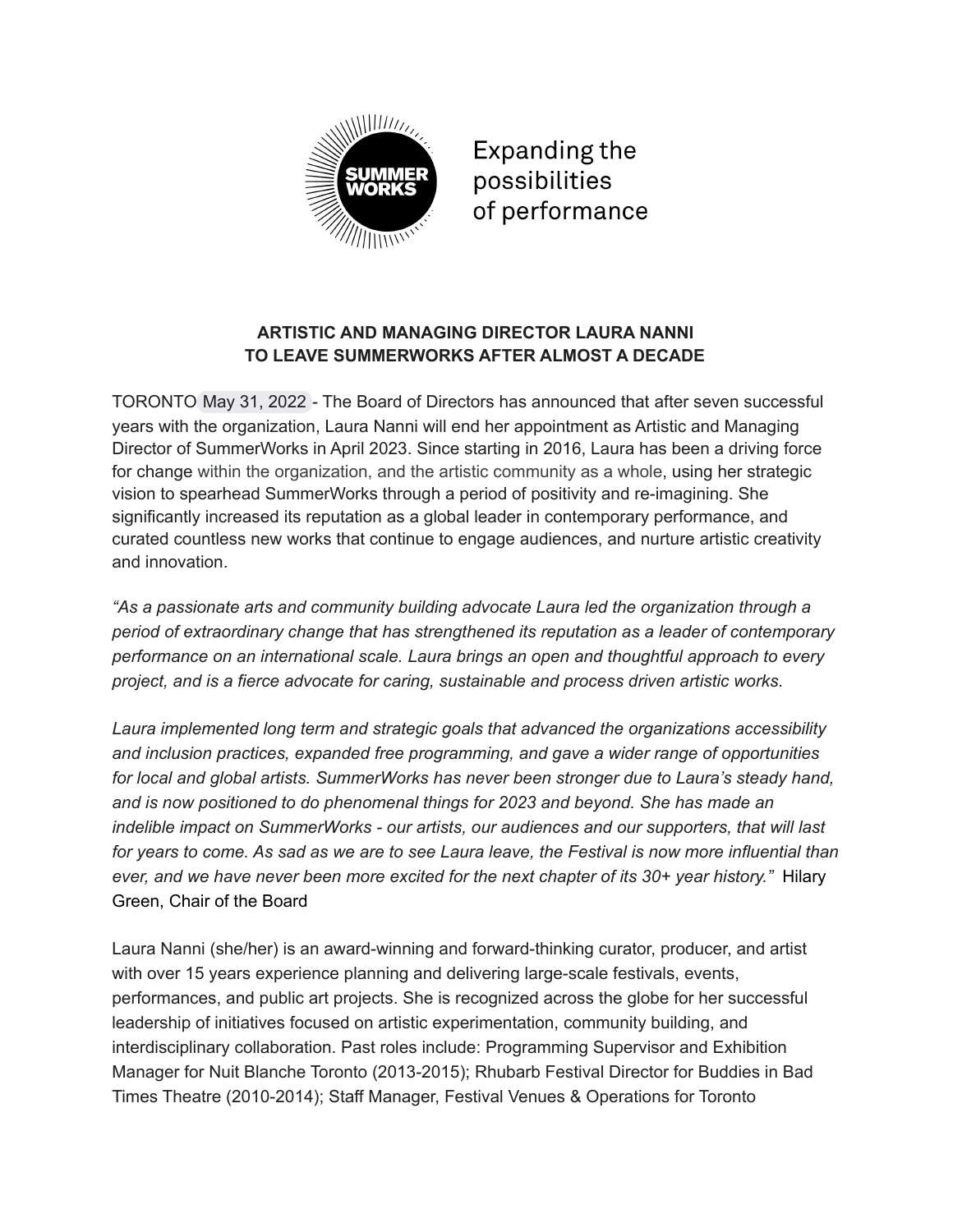International Film Festival (2010-2012); and Curator and Program Coordinator for HATCH mentorship and residency program at Harbourfront Centre (2008-2010).

*"Leading SummerWorks has been an honour. My relationships and learnings, as well as the boundless creativity I've been surrounded by are aspects of the role I will always treasure. In my time at SummerWorks, I have centered values in my decision making and artistic visioningprioritizing care, collaboration, curiosity, creative risk, diversity and difference. I have aimed to make changes that contribute to a more sustainable, inclusive and equitable sector; and sought to introduce works that encourage connection, ask crucial questions, and give opportunities to experience the world around us in new and unexpected ways. I am motivated to make positive* impacts, not only in the arts, but in our world as a whole. I am always asking, "What's needed?" *"How can we do better?" and "How can the arts help us reimagine what's possible?" said Nanni*

During Laura's tenure one of SummerWorks' main focuses was to expand the scope of participation and access for artists and audiences. With that in mind, she evolved the organization's business model in 2018 to waive all artist participation fees; followed by a move to a guaranteed artist fee model in 2020. Under her leadership, the Festival also broadened its accessibility resources for staff and artists to incorporate accessibility at the earliest stages of planning and performance creation; contributing to the presentation and growth of over 30 projects by disabled-identified artists and over 100 new works offering ASL, captioning, audio description, visual stories and/or relaxed performance options for audiences.

In addition, SummerWorks expanded the organization's support of performing artists' research and development with new technologies, leading to the creation of multiple new digital, immersive, and participatory works, and cross-disciplinary experimentation through the SummerWorks Lab. Laura also led the team to develop SummerWorks into a major contributor of free programming in the public sphere and expanded the organization's capacity to support community engaged practice through the Public Works programming stream; leading to the presentation of multiple large-scale performances and collaborations between artists, and local residents and small businesses as part of ArtworxTO: the City of Toronto's Year of Public Art 2021-2022.

*"The transformation over the last six years would not have been possible without the dedicated support and immense enthusiasm of the entire SummerWorks community– artists, team, partners, audiences, donors, funders, and Board. I am tremendously proud of how far we've come and what we have achieved together. I leave the organization in strong financial standing with endless possibilities for its future. I am thrilled for the months ahead, and to witness how SummerWorks will continue to transform with new leadership for years to come."* said Nanni

As part of her lasting impact, the organization significantly increased its Global reputation by establishing multiple co-presentation partnerships and collaborations with organizations across